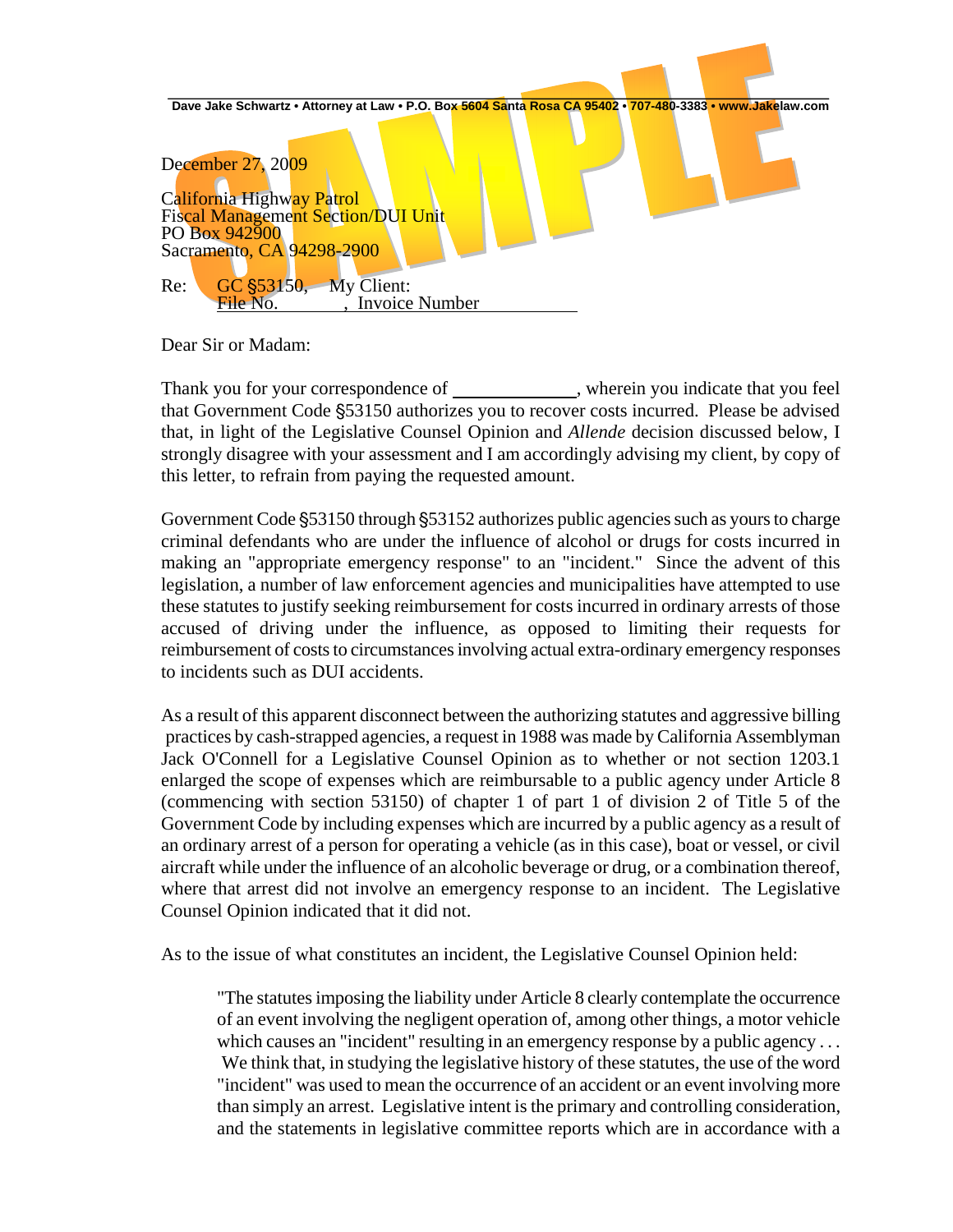California Highway Patrol Fiscal Management Section/DUI Unit December 27, 2009 Page 2 of 4

> reasonable interpretation of a statute will be followed by the courts to assist in the interpretation of legislative intent (*In re Marriage of Bjornstead* (1974) 38 Cal.App.3d 801, 805)."

As to the issue of what constitutes an appropriate emergency response, the Legislative Counsel Opinion stated that:

"The Senate Committee on Judiciary, in its report on Senate Bill No. 735 of the 1985- 1986 Regular Session, as introduced, commented regarding the purpose of the legislation adding Article 8, that according to the City of Orange, traffic incidents caused by those driving under the influence of alcoholic beverages usually require the response of several police, fire and paramedic units, as well as emergency public works personnel to complete immediate repairs of traffic signals, signs or roadways. The purpose of the bill as introduced (which was unchanged by later amendments), therefore, apparently was to provide that the cost of an emergency response to these types of incidents should be placed on the persons responsible . . ." *Ops. Cal. Legis. Counsel, No. 6416 (Oct. 18, 1988) Emergency Response.*

Noting that the term "incident" is not defined, the Legislative Counsel turned to the definition of "expense of an emergency response" in section 53156(a), which provides as follows:

"Expense of an emergency response' means reasonable costs incurred by a public agency in reasonably making an appropriate emergency response to the incident, including the costs of providing police, fire fighting, rescue, and emergency medical services at the scene of the incident, but shall only include those costs directly arising because of the response to the particular incident."

Therefore, an invoice pursuant to this law may be valid if emergency personnel were required to respond (for example an ambulance, paramedics or fire trucks responding to an accident scene, or more CHP officers required to manage traffic interruption). However, the Legislative Counsel determined that an "incident" entails more than a simple or ordinary arrest because the types of expenses that may be claimed in section 53156(a) are emergency service costs, suggesting the Legislature did not intend the cost of ordinary arrests to be recoverable.

The courts agree with the Legislative Counsel. In *California Highway Patrol v. Superior Court (Allende)* (1<sup>st</sup> Dist. 2006) 135 C.A.4th 488, our California Court of Appeals for the county where we reside and where this arrest occurred clearly ruled that an ordinary arrest for DUI is not a sufficient trigger event to justify or require reimbursement to an arresting agency or municipality attempting to recoup costs under this law. The court held that "[b]ased on the plain language of section 53150...[a cost-recoverable] 'incident' necessarily means something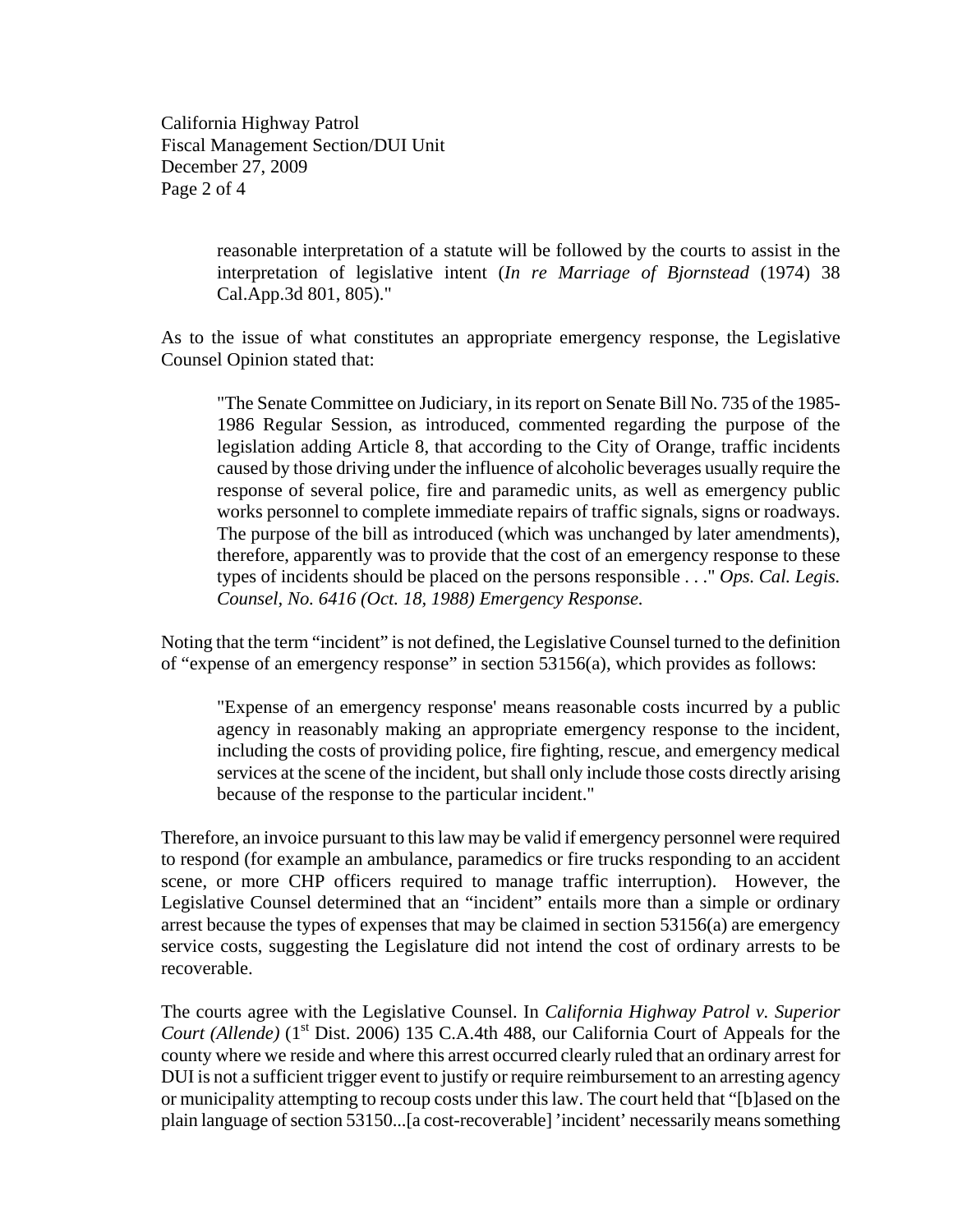California Highway Patrol Fiscal Management Section/DUI Unit December 27, 2009 Page 3 of 4

more than the negligent operation of a motor vehicle while under the influence of an intoxicant"

The court explained to the CHP that:

"If the Legislature had intended *any* police intervention involving a person driving under the influence to qualify for recovery of response costs, it could have provided simply that a person is liable for costs incurred by a public agency responding to that person's operation of a vehicle while intoxicated. There would have been no need to add the requirement of an incident. Moreover, regardless of how one defines "incident," the term is followed by language limiting the incidents for which costs may be recovered to those "resulting in an appropriate emergency response." (§ 53150.) It would be a highly strained interpretation to consider stopping a motorist for driving under the influence, without more, as an "emergency" within the meaning of section 53150." Indeed, the Vehicle Code defines "emergency response situation" in one context to mean "instances in which necessary measures are needed in order to prevent injury or death to persons or to prevent, confine, or mitigate damage or destruction to property." (Veh. Code, § 23116, subd. (e).) While the purpose underlying the prohibition of driving under the influence and the enforcement of that prohibition is of course public safety, that general objective hardly transforms every arrest for DUI into an emergency."

Until your agency convinces the Legislature otherwise, or *Allende* is modified or overruled by the First District or the California Supreme Court, the following *Allende* holding is the law in Sonoma County where this arrest occurred:

"[A]n incident [for which costs are recoverable under GC 53150] is any event that proximately causes an emergency response by a public agency. Although an accident is not necessary to trigger the right to reimbursement, an ordinary arrest, even for driving under the influence of alcohol or drugs, is not sufficient."

In summary, it is readily apparent that the purpose of the authorizing statute and the holding of *Allende* was not to reimbursement for an ordinary DUI arrest such as our case, but rather to allow public agencies to recover their costs when providing an appropriate emergency response to an incident approximately caused by a person due to that person's negligent operation of an automobile while under the influence of an alcoholic beverage or drug. My client's case did not involve such an emergency response.

Moreover, where individuals have been forced to litigate these issues with overzealous agencies, substantial attorneys fees have been awarded in settlements and final decisions to compensate for efforts fighting these aggressive and unfounded billing practices. *See, Ramon*